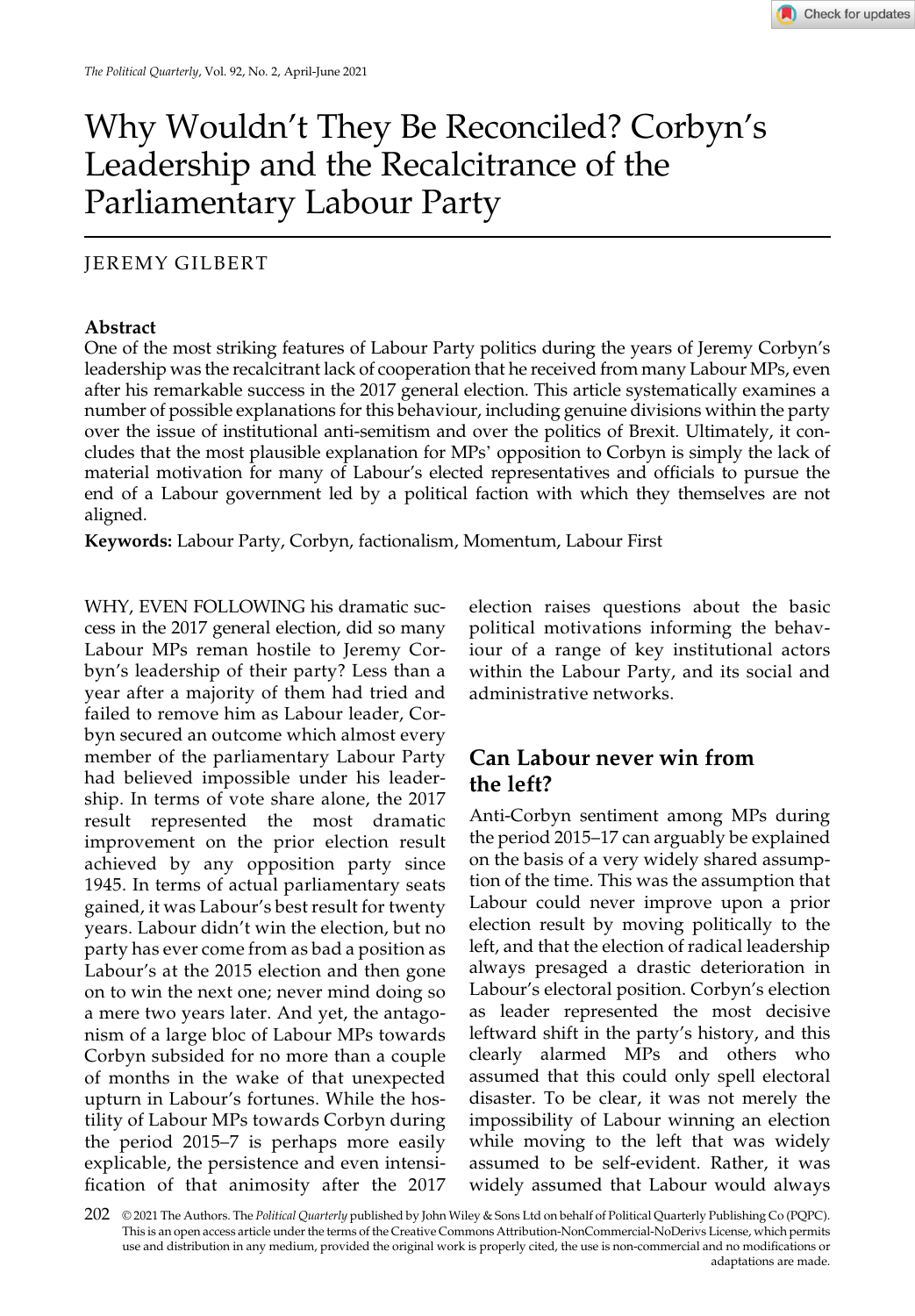struggle to improve its electoral position at all while moving to the left. $<sup>1</sup>$ </sup>

The June 2017 election result confounded this view entirely and might, therefore, be expected to have prompted a serious public interrogation of some of the analytical and strategic assumptions informing the politics of Labour's established mainstream and that of its key institutions: the parliamentary party and the party bureaucracy. We could compare this situation with the large-scale and dramatic interrogation of the assumptions informing postwar leftism that took place over the course of the 1980s in the wake of the unexpected success of Thatcherism.<sup>2</sup> But it is very striking that no examples of any such substantial intellectual or organisational rethinking amongst Corbyn's pre-2017 critics and opponents can be identified. To the extent that those critics made any analytical response at all to the 2017 election result, there were two main types of reaction, each of which sought to play down its historic significance. One was to stress the unique incompetence of Theresa May and her team as political opponents. The other was to point out that Labour was not winning votes from the right kind of voters in the right kind of places to be able to win a parliamentary majority. Both arguments have merit, and both might have been expected to contribute to a wider conversation about how to move on from the surprising success of June 2017. But, none of the people making those arguments made any attempt to deploy them in the service of such a conversation. Instead, they were deployed largely as special pleading, in a persistent rhetorical effort to downplay Corbyn's achievement and to legitimate continued opposition to his leadership.

Any evaluation of other possible explanations for this opposition must start here. Even at the historical moment when it would have seemed almost unavoidable, Corbyn's critics and factional rivals within the party made no serious or good faith effort to engage constructively with his project, to arrive at a consensual strategy with Corbyn's supporters, or even to draw lessons from his success that might contribute to furthering their own goals or political agendas. This observation is not intended as a condemnation; merely as an observation requiring some kind of explanation. The main actors in the story have themselves never been willing to discuss the episode in frank terms, but many Labour MPs and much of the party bureaucracy did demonstrate, for four years, an attitude toward the elected leadership that was, at best, unenthusiastic and uncooperative. This was documented in the notorious 'leaked report' into the internal handling of anti-semitism complaints commissioned in 2019 by the party General Secretary, Jenny Formby, the contents of which have never been factually disputed, despite the claims by some involved to have had their legal rights infringed by the report's unofficial publication and by its lack of contextual explanation for their behaviour.<sup>3</sup> But, it was also self-evident to anybody either directly involved in Labour politics during the period, or following the social media accounts of many Labour MPs, that there was extraordinary antipathy and continuous organised opposition towards Corbyn's leadership coming from the Labour benches.

We must also be careful when considering perhaps the single most obvious explanation for MPs' hostility to Corbyn during the 2018– 19 period: his own unpopularity with the electorate. It is certainly true that this was a significant issue by mid-2018, and one that MPs hoping for re-election at a coming election could not be expected to ignore. However, it is also crucial to note that Corbyn's popularity ebbed and flowed during the period of his leadership, and he enjoyed a brief period of

<sup>&</sup>lt;sup>1</sup>See, for example, P. Collins 'New times: Phillip Collins on why it's time for Labour to abolish its crisis', New Statesman, 22 September 2016; [https://www.](https://www.newstatesman.com/politics/2016/09/new-times-philip-collins-why-its-time-labour-abolish-its-crisis) [newstatesman.com/politics/2016/09/new-times](https://www.newstatesman.com/politics/2016/09/new-times-philip-collins-why-its-time-labour-abolish-its-crisis)[philip-collins-why-its-time-labour-abolish-its-crisis](https://www.newstatesman.com/politics/2016/09/new-times-philip-collins-why-its-time-labour-abolish-its-crisis) (accessed 2 June 2021).

<sup>&</sup>lt;sup>2</sup>S. Hall and M. Jacques, eds., N*ew Times: The Chang*ing Face of Politics in the 1990s, London, Lawrence and Wishart, 1990.

<sup>&</sup>lt;sup>3</sup>A. Perry 'Emergency meeting on Labour's leaked internal report—Alice Perry's NEC report', Labour-List, 24 April 2020; [https://labourlist.org/2020/04/](https://labourlist.org/2020/04/emergency-meeting-on-labours-leaked-internal-report-alice-perrys-nec-report/) [emergency-meeting-on-labours-leaked-internal](https://labourlist.org/2020/04/emergency-meeting-on-labours-leaked-internal-report-alice-perrys-nec-report/)[report-alice-perrys-nec-report/](https://labourlist.org/2020/04/emergency-meeting-on-labours-leaked-internal-report-alice-perrys-nec-report/); R. Siyal 'Labour was warned antisemitism report was deliberately misleading, leak reveals', The Guardian, 24 July 2020; [https://](https://www.theguardian.com/politics/2020/jul/24/labour-was-warned-antisemitism-report-was-deliberately-misleading-leak-reveals) [www.theguardian.com/politics/2020/jul/24/](https://www.theguardian.com/politics/2020/jul/24/labour-was-warned-antisemitism-report-was-deliberately-misleading-leak-reveals) [labour-was-warned-antisemitism-report-was](https://www.theguardian.com/politics/2020/jul/24/labour-was-warned-antisemitism-report-was-deliberately-misleading-leak-reveals)[deliberately-misleading-leak-reveals](https://www.theguardian.com/politics/2020/jul/24/labour-was-warned-antisemitism-report-was-deliberately-misleading-leak-reveals) (both accessed 2 June 2021).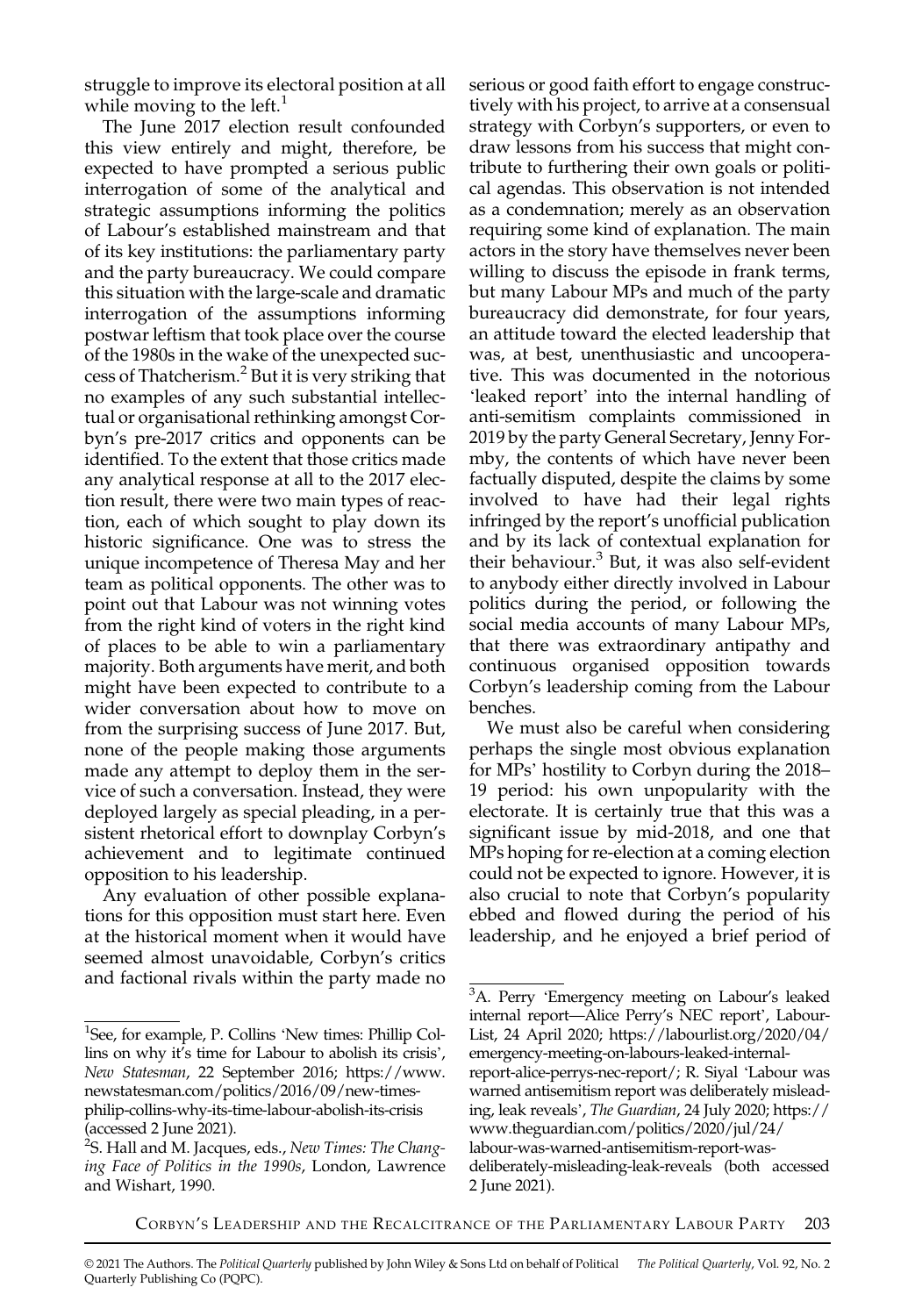net popularity during the summer of 2017. This did not prevent the press from continuing to undermine him at every turn, and it did not engender any significant attempts by his former critics on the Labour benches to build on his popularity, or extend it.<sup>4</sup> If anything, they largely seem to have been stunned into passivity for a few short months, only to resume their attacks on him as soon as his popularity began to dip again.<sup>5</sup> It hardly takes a conspiracy theorist, or even a partisan of Corbyn, to observe that this is not the behaviour of political actors who seem strongly motivated to further the cause of their party and its leader. The question is, what was motivating this persistent and apparently incorrigible hostility?

### The issue of anti-semitism

Insofar as explanations for this non-cooperation have been offered since 2017, they have frequently involved claims that Corbyn and/or his leadership team and/or his factional supporters in the party were complicit with institutionalised anti-semitism, and that this imposed a moral imperative of noncooperation on MPs. Some critics of this position have argued that the level and frequency of anti-semitism within the Labour Party was always exaggerated by Corbyn's factional enemies, that some reported complaints of antisemitism were malicious—being motivated more by a desire to discredit the party or certain factions with it than by any genuine concern for the issue of anti-semitism—and that in many cases a deliberate conflation was made between anti-semitism and criticism of Israeli policy by political actors sympathetic to the latter, and antithetical to the organised left. Evidence for these views is presented in the 2018 book edited by Jamie Stern-Wiener, Antisemitism and the Labour Party.<sup>6</sup> But

ultimately, such claims are on their own terms difficult to adjudicate. What is arguably less so is the behaviour of Corbyn's opponents once he had agreed to accede to all of the demands of his most stringent critics regarding the definition and prosecution of anti-semitism within the Labour Party.

All of these demands had been effectively acceded to by the end of September 2018, and yet, throughout the year that followed Corbyn was subject to an intensifying—not a deescalating—barrage of criticism from sources that had been routinely partisan against him since the beginning of the 2015 Labour leadership campaign.<sup>7</sup> By this time, it was being reported by various allies of Corbyn's inside the party bureaucracy that hostile sections thereof had been obstructing the efficient investigation of complaints of anti-semitism throughout that period. At the same time, the proportion of members against whom complaints of anti-semitism were eventually upheld was, on the best available calculation, 0.3 per cent. $^8$  Greg Philo and his colleagues, in their 2019 study Bad News for Labour, found strong evidence of online anti-semitism perpetrated by figures claiming allegiance to Corbyn and the Labour Party, but found equally compelling evidence that this did not in any way represent the views of members or the branch level experience of typical activists, and had been magnified out of all proportion by figures especially prominent MPs—who were politically opposed to Corbyn and his leadership.<sup>9</sup>

None of this is to deny that any of Corbyn's critics had legitimate concerns. Rather, it suggests that any detached observer might question the motivations and priorities of actors in this drama who had consistently demonstrated their political hostility to Corbyn and

#### 204 JEREMY GILBERT

The Political Quarterly, Vol. 92, No. 2 © 2021 The Authors. The Political Quarterly published by John Wiley & Sons Ltd on behalf of Political Quarterly Publishing Co (PQPC).

<sup>4</sup> B. Cammaerts, et al., 'Media representations of Jeremy Corbyn: from watchdog to attack dog', London School of Economics and Political Science, Department of Media and Communications, London, 2016. 5 For example, L. Fisher and K. Burgess, 'Labour MPs condemn Corbyn cronies', Times, 17 April 2018; [https://www.thetimes.co.uk/article/labour](https://www.thetimes.co.uk/article/labour-mps-condemn-corbyn-cronies-jx3blfqsm)[mps-condemn-corbyn-cronies-jx3blfqsm](https://www.thetimes.co.uk/article/labour-mps-condemn-corbyn-cronies-jx3blfqsm) (accessed 2 June 2021).

<sup>6</sup> J. Stern-Weiner, ed., Antisemitism and the Labour Party, London, Verso, 2019.

<sup>7</sup> D. Sabbagh 'Labour adopts IHRA antisemitism definition in full', The Guardian, 4 September 2018; [https://www.theguardian.com/politics/2018/](https://www.theguardian.com/politics/2018/sep/04/labour-adopts-ihra-antisemitism-definition-in-full) [sep/04/labour-adopts-ihra-antisemitism](https://www.theguardian.com/politics/2018/sep/04/labour-adopts-ihra-antisemitism-definition-in-full)defi[nition-in-full;](https://www.theguardian.com/politics/2018/sep/04/labour-adopts-ihra-antisemitism-definition-in-full) Editorial, 'The Observer view: Labour leadership is complicit in antisemitism', The Observer, 14 July 2019; [https://www.](https://www.theguardian.com/commentisfree/2019/jul/14/observer-view-antisemitism-in-labour-jeremy-corbyn) [theguardian.com/commentisfree/2019/jul/14/](https://www.theguardian.com/commentisfree/2019/jul/14/observer-view-antisemitism-in-labour-jeremy-corbyn) [observer-view-antisemitism-in-labour-jeremy](https://www.theguardian.com/commentisfree/2019/jul/14/observer-view-antisemitism-in-labour-jeremy-corbyn)[corbyn](https://www.theguardian.com/commentisfree/2019/jul/14/observer-view-antisemitism-in-labour-jeremy-corbyn) (both accessed 2 June 2021). See also G. Philo, et al., Bad News for Labour: Antisemitism, the Party and Public Belief, London, Pluto, 2019.  ${}^{8}$ Philo, et al., Bad News for Labour, p. 52.

<sup>&</sup>lt;sup>9</sup>Ibid.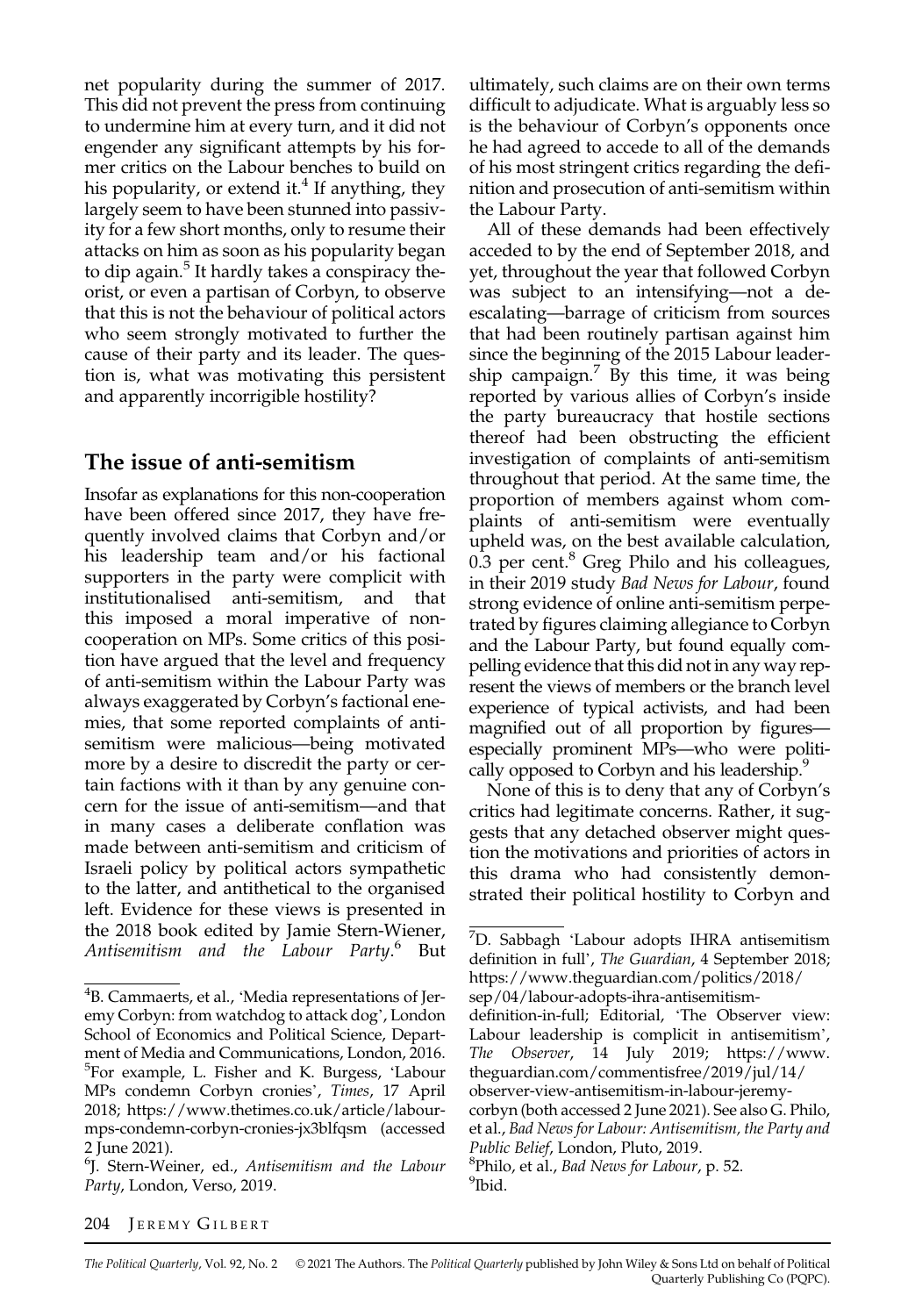his supporters, prior to involving themselves in the debate over Labour anti-semitism. They seem to have devoted very little effort to constructive resolution of an institutional problem for the Labour Party, and consistently high levels thereof to criticising and de-legitimising Corbyn. It therefore seems reasonable to conclude that the latter amounted to a higher priority for them than the former. Of course, this observation in itself only lends credence to the view that the desire to rid the Labour Party of institutional anti-semitism was not, in fact, the singular overriding priority of many of those anti-Corbyn actors who involved themselves in debates and polemic over the issue. It does not resolve the problem of what, in that case, can be assumed to have motivated them.

### The politics of Brexit

The sense that something more than moral outrage at anti-semitism may have been at stake in motivating such behaviours is reinforced by the very similar pattern of behaviour exhibited by much the same set of actors over an apparently unrelated set of issues. In 2016, the justifications given by MPs for backing Owen Smith's challenge to Corbyn's leadership made little reference to the issue of antisemitism, mostly revolving around the charge that Corbyn's failure to lead the campaign for a Remain vote with sufficient elan and enthusiasm could somehow be held responsible for the national vote to leave the EU.

This claim was always problematic. The formal Remain campaign had been led by Alan Johnson, a former MP who has rarely been shy—before or after, or during Corbyn's leadership—about expressing animosity towards him, and by centrist Labour establishment figure, Will Straw.<sup>10</sup> The consensus among their wing of the party before 2017 had been that Corbyn could only prove an electoral liability. So it seems unlikely that in early 2016 they saw him as a potential asset which, as they would later imply, they had been sadly frustrated by their inability to deploy during the referendum campaign. This issue notwithstanding, the empirical facts simply don't support the claim that Corbyn didn't involve himself in the Remain campaign to a high degree, given the amount of time that he spent actively campaigning for it. $11$  It's clear that there were strategic disagreements between Corbyn's office and the rest of the Remain campaign over such issues such as whether, for example, Corbyn appearing alongside Tony Blair to call for a Remain vote would help the cause, or would only reinforce the public sense of Remain as an establishment project. It's also very clear that Corbyn's office was correct in making the latter assumption, given the success of the Leave campaign in ultimately mobilising anti-establishment sentiment.

More fundamental than any of these objections, however, is the simple fact that the success of the Leave campaign was obviously the consequence of decades of demographic, cultural and political change, as well as specific, long-term, ardent campaigning by the tabloid newspapers. $12$  This was an epochal political event, but one that some analysts might well have regarded as predictable ever since the capture of key sections of the popular press by right-wing authoritarian populist ideologies in the 1970s.<sup>13</sup> As such, the idea that the outcome could be attributed to the lack of enthusiasm or the strategic predilections of one individual, over a short period of campaigning, was always tendentious at best.

### The politics of the parliamentary Labour Party

I want to consider here two further possible explanations for the persistent hostility of so many Labour MPs to Corbyn's leadership, even in the wake of the 2017 election result. The first, and in some senses the most obvious, is simply that they were ideologically opposed

<sup>10</sup>For example, Press Association, 'Jeremy Corbyn not up to job of Labour leader, says Alan Johnson', The Guardian, 8 October 2016; [https://www.theguardian.](https://www.theguardian.com/politics/2016/oct/08/jeremy-corbyn-not-up-to-job-of-labour-leader-says-alan-johnson) [com/politics/2016/oct/08/jeremy-corbyn-not-up](https://www.theguardian.com/politics/2016/oct/08/jeremy-corbyn-not-up-to-job-of-labour-leader-says-alan-johnson)[to-job-of-labour-leader-says-alan-johnson](https://www.theguardian.com/politics/2016/oct/08/jeremy-corbyn-not-up-to-job-of-labour-leader-says-alan-johnson) (accessed 2 June 2021).

<sup>11</sup>T. Walker, 'Brexit: clearly not Jeremy Corbyn's fault', Red Pepper, 8 August 2016; [https://www.](https://www.redpepper.org.uk/brexit-clearly-not-jeremy-corbyns-fault/) [redpepper.org.uk/brexit-clearly-not-jeremy-corbyns](https://www.redpepper.org.uk/brexit-clearly-not-jeremy-corbyns-fault/)[fault/](https://www.redpepper.org.uk/brexit-clearly-not-jeremy-corbyns-fault/) (accessed 2 June 2021).

 $12R$ . Ford and M. Sobolewska, Brexitland: Identity, Diversity and the Reshaping of British Politics, Cambridge, Cambridge University Press, 2020.

<sup>&</sup>lt;sup>13</sup>A. Barnett, The Lure of Greatness: England's Greatness and America's Trump, London, Unbound, 2017.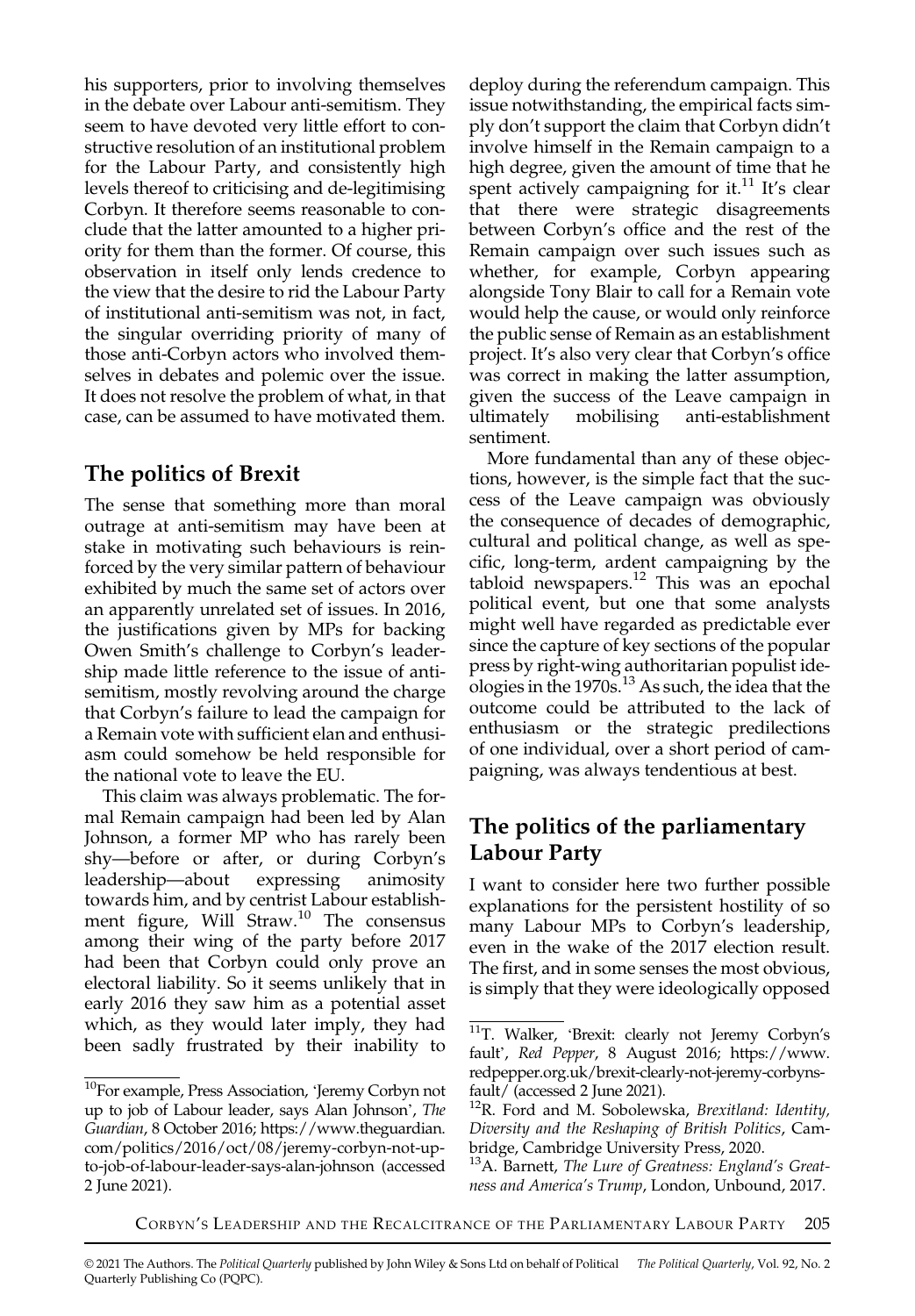to Corbyn's political and programmatic aims, believing that any attempt to carry out such aprogramme could only end in disaster. This might seem like a very simple proposition, and in some cases it would be. Throughout its history, a significant section of the Labour Party's constituent institutions have had no meaningful commitment to progressive social reform beyond the bare minimum necessary to differentiate a Labour government from a Conservative one, and this has always applied to at least a notable portion of the parliamentary party.

But what does it actually mean to have members of a nominally democratic socialist party who are in fact opposed to anything resembling a recognisable democratic socialist (or even social democratic) programme? It is important to differentiate at least two possible understandings of such 'opposition' here. One would be the most obvious: the politicians in question simply being opposed to any significant regulation or inhibition of capitalist interests in the pursuit of collective goods; such opposition springing either from personal ideological conviction, or from a determination to serve corporate and commercial interests under all possible circumstances.

But another meaning of 'opposition' might relate to the question of what particular actors regard as politically feasible, as opposed to what they regard as ultimately desirable. This is certainly an important distinction for understanding the subjective, conscious motivations of such actors, as at least two pieces of evidence suggest. One would be the polling of Labour MPs that seems to show general support for a set of policy priorities and preferences—or at least for a set of 'economic values'—that would, if carried to their logical conclusion, amount to a fairly substantial social democratic reform programme.<sup>14</sup> The other piece of evidence I can offer is, unfortunately, anecdotal—if nonetheless fairly authoritative: several Labour MPs of many years standing, including both past and present Cabinet and Shadow Cabinet members, have personally described to me the difference between what they see as an authentically 'Blairite' minority within the parliamentary Labour Party, who

would not regard the implementation of a social democratic programme as desirable, however feasible it might be; and a 'Brownite' or'soft left' majority who would not have understood their opposition to a programme such as Corbyn's in such terms, but in terms of its complete unfeasibility under present social, political and economic conditions.

In practice, it is academic which of these perspectives a given individual holds, if there is no likely circumstance under which someone holding the second perspective could be induced to change their view as to what might currently be politically feasible.As such,we can arguably situate most serving Labour MPs on a continuum of opinion thatincludes each of these positions. This is understandable from a cultural and historical perspective. Almost any current Labour MP grew up in a political and cultural climate defined by the widespread assumption that there was simply no future for anything resembling the left-wing politics of the twentieth century, whether in its reformist or revolutionary forms. The historic defeats of both Soviet communism and British and American social democracy in the 1980s were understood as irreversible, with any attempt to return to their methods and programmes being seen as misguided. Many assumed that the only possible outcome of such a return to 'traditional' socialism on the part of organisations, such as the Labour Party, could be either certain electoral defeat, or even an atavistic resurgence of popular authoritarianism.<sup>15</sup> At the same time, perhaps more problematically, the legacy of the New Left—that had defined itself against both Soviet state socialism and postwar bureaucratic paternalism—was largely derided, dismissed, or ignored during this period. It's notable here that many of the thinkers who were responsible for creating this climate of opinion in the 1980s and 1990s—the formative period for most people who are likely to have been MPs during 2015–20—have long since recanted those views, even while their personal influence on public discourse has waned.<sup>16</sup> But,

#### 206 JEREMY GILBERT

The Political Quarterly, Vol. 92, No. 2 © 2021 The Authors. The Political Quarterly published by John Wiley & Sons Ltd on behalf of Political Quarterly Publishing Co (PQPC).

<sup>&</sup>lt;sup>14</sup>T. Bale, et al., Mind the Values Gap: The Social and Economic Values of MPs, Party Members and Voters, London, The UK in a Changing Europe, 2020; [https://ukandeu.ac.uk/wp-content/uploads/2020/](https://ukandeu.ac.uk/wp-content/uploads/2020/06/Mind-the-values-gap.pdf) [06/Mind-the-values-gap.pdf](https://ukandeu.ac.uk/wp-content/uploads/2020/06/Mind-the-values-gap.pdf) (accessed 2 June 2021).

<sup>&</sup>lt;sup>15</sup>A. Giddens, The Third Way: The Renewal of Social Democracy, Cambridge, Polity, 1998; G. Mulgan, ed., Life After Politics: New Ideas for the Twenty-First

Century, London, Fontana, 1997.<br><sup>16</sup>For example, compare Charles Leadbeater's paeans to liberal individualism in his two contributions to Hall and Jacques, New Times, 'Power to the person' and 'Thatcherism and progress'—with his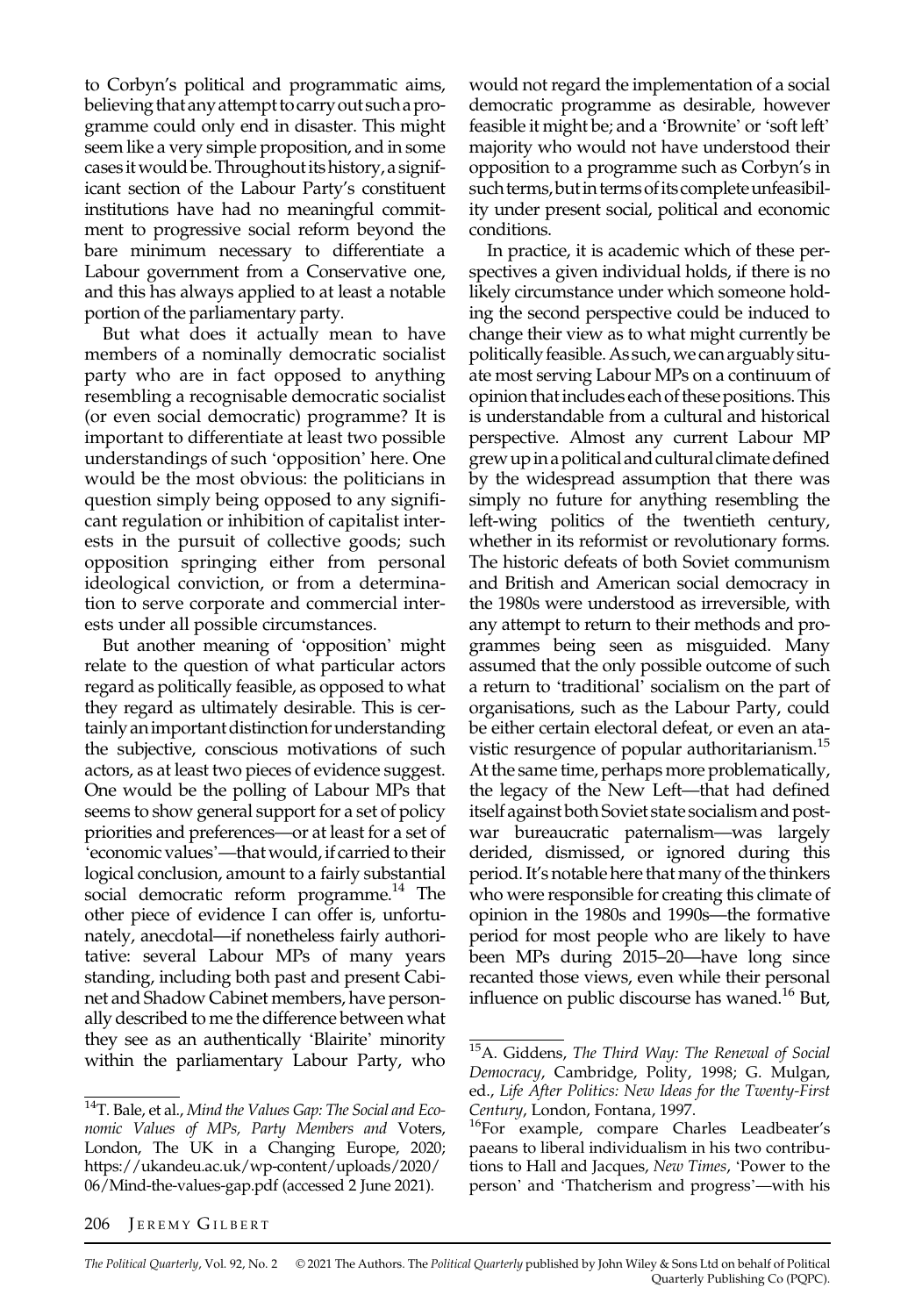it's their positions of the 1980s and 1990s—or at least, those positions as understood by particular social and institutional networks—that have shaped the worldview and political assumptions of many of today's professional politicians and their closest media allies. In particular, this applies to the networks of technocrats, managers and policy specialists who formed Labour's preferred pool from which to draw parliamentary candidates throughout the period 1994–2015.<sup>17</sup>

To the extent that such MPs remain wedded to these views—consciously or unconsciously, and for whatever reason—it would be logical for them to refuse cooperation with Corbyn and his supporters even after the June 2017 election. But it is also clear that these views are not shared by a majority of Labour members, nor by a large number of Labour supporters—including, presumably, many of the over-10 million who voted Labour in 2017. This leaves us with, at the very least, serious questions to consider regarding the health of a democratic system wherein such a large constituency can go effectively unrepresented, while the representatives that they elect remain unwilling to express openly their disagreements with them. Again, it is important to stress here that, while prominent retired figures such as Peter Mandelson have openly denounced Corbyn and his supporters on purely political/ ideological grounds, almost no sitting Labour MPs were willing to give voice to a clearlyexpressed political critique of Corbyn or Corbynism during the entire period of his leadership.

### The defence of institutional interests

The foregoing argument has addressed the premise that Labour MPs' lack of cooperation with Corbyn might have proceeded from simple ideological disagreement with his programme. But, any such explanation for their behaviour, as we have seen, ultimately rests on some fairly complex and necessarily tendentious assumptions regarding the nature of MPs' political beliefs and ideologies. This is potentially problematic for no other reason than that it assumes MPs to hold consistent, coherent and clearly articulable beliefs. This itself may be a mistaken assumption, given the consistent evidence generated by psephologists as to the relatively piecemeal and contradictory nature of the political beliefs held by most individual citizens. But, there is one rather simpler explanation available for such opposition, that I think must be taken very seriously. This is that many MPs perceived the rise of both Corbyn and the movement associated with him as a major threat to their institutional privileges, and those of their closest political allies.

In the early days of Corbyn's leadership, and especially in the wake of the failed attempt by MPs to depose him in 2016, there was a constant stream of media speculation as to the likelihood of right-wing MPs being subject to de-selection by their local parties, which never really died down until the run-up to the 2019 election. Given that almost no attempts were made to organise the local 'trigger ballots' that would have initiated re-selection processes within local constituency parties, it seems safe to suggest that this issue was always something of a 'red herring'. Arguably more important was the perceived threat to their roles—and, in some cases, livelihoods—on the part of Labour's regional and national officials, and its network of many thousands of local councillors. It is important to understand here that in constituencies represented by a Labour MP, the local MP's office will typically act as an informal communication and organisation hub for networks of party officers, officials and local councillors, and will often play an unofficial role in enabling political factions sympathetic to the MP to organise against their internal opponents.

There are two major organisations that play an explicitly factional role on the right wing of the Labour Party: Progress and Labour First.<sup>18</sup> It is notable—and crucial for understanding the politics of the Labour Party in recent years—to understand that the very existence of these organisations, while not a secret, has never been extensively reported on by any of the key media

advocacy of democratic, networked collectivism in C. Leadbeater, We-Think: Mass innovation not Mass<br>Production, London, Profile Books, 2009.

 $17P$ . Allen, The Political Class: Why it Maters Who Our Politicians Are, Oxford, Oxford University Press, 2018.

<sup>18</sup>H. Pemberton and M. Wickham-Jones, 'Factionalism in the parliamentary Labour Party and the 2015 leadership contest', Renewal: A Journal of Social Democracy, vol. 23, no. 3, 2015, pp. 5–21; 'Factions: Is Labour a broad church?', Apple Podcasts, n.d.; [https://podcasts.apple.com/ga/podcast/factions](https://podcasts.apple.com/ga/podcast/factions-is-labour-a-broad-church/id1125000940?i=1000375553519)[is-labour-a-broad-church/id1125000940?i](https://podcasts.apple.com/ga/podcast/factions-is-labour-a-broad-church/id1125000940?i=1000375553519)= [1000375553519](https://podcasts.apple.com/ga/podcast/factions-is-labour-a-broad-church/id1125000940?i=1000375553519) (accessed 3 June 2021).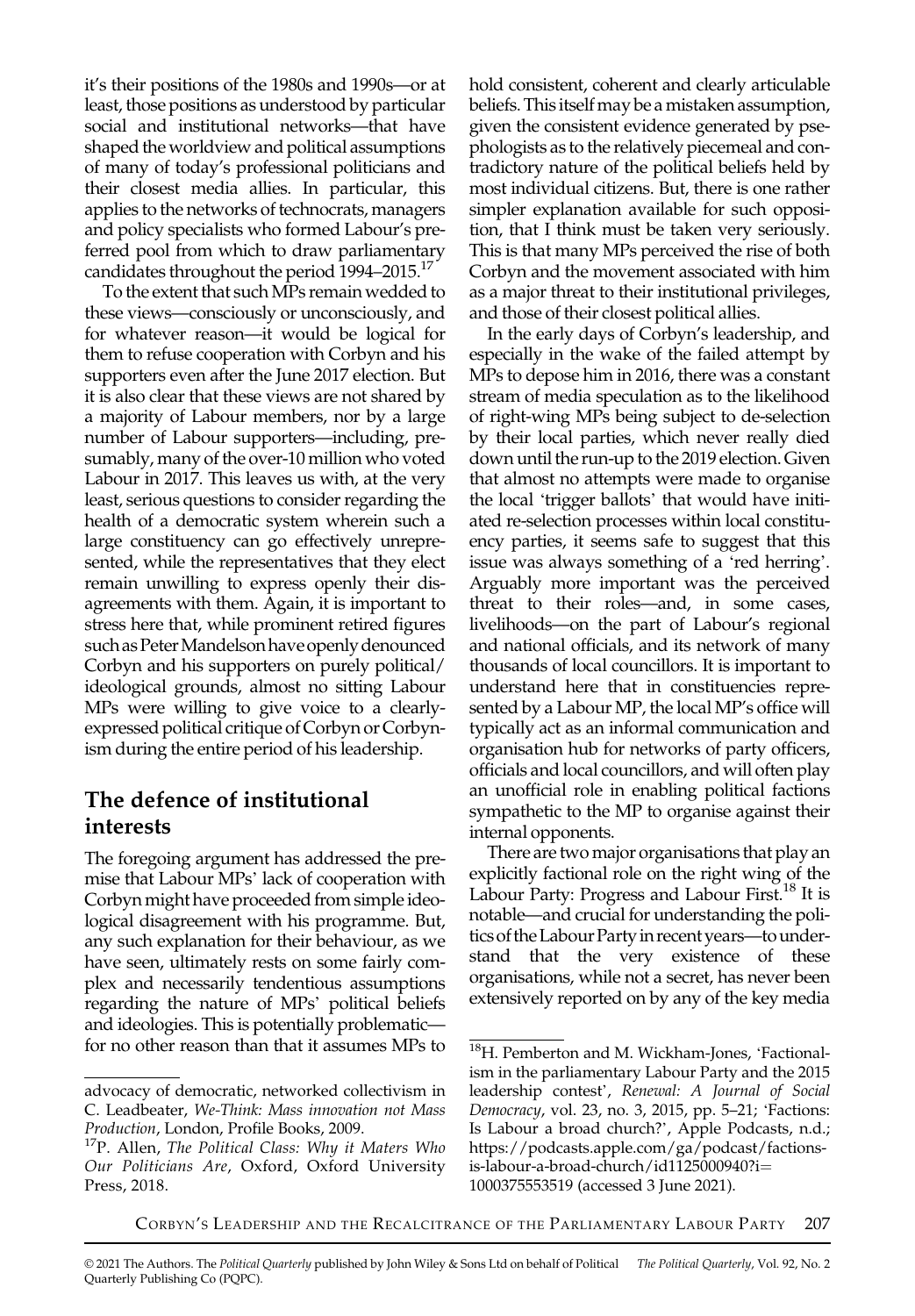sources that are regularly read or consumed by typical party members, namely the BBC and The Guardian. The failure of the mainstream press and broadcast media to report accurately on Labour's internal politics is exemplified by their treatment of Labour First. This is one of the longest surviving internal factional organisations in the party's history, and also one of the most aggressively and explicitly sectarian, having no clearly defined purpose other than to prevent the organised left from gaining influence within the party. It is also routinely successful in influencing local and constituency level candidate selections, as well as elections to the party's National Executive Committee: the organisation's key organiser and spokesperson,LukeAkehurst,being acurrentelectedmember of that body. And yet, its very existence has rarely been acknowledged by, for example, political reporters for The Guardian or the BBC, never mind its influence and operations being actively investigated and reported on.

Local factional organising efforts do not normally advertise their affiliation to either of these organisations, or make any explicit reference to their existence. For example, attempts to organise right-wing 'slates' of candidates for elected positions within local and constituency parties will often be made by party members with direct links to these organisations, but those efforts will almost invariably present themselves to casual party members as being conducted by non-aligned groups of local 'moderates', rather than as allies or members of organised intra-party factions. Nonetheless, there can be no doubt that these organised networks and organisations have played a crucial role in determining the political composition of the parliamentary Labour Party and the large population of Labour local councillors in the UK, for several decades. A key objective of both Labour First and Progress throughout their respective histories has been to influence the selection of parliamentary candidates and candidates for local elections, and they would not have persisted for so long had they not enjoyed some success in achieving these aims.

Importantly, Progress and Labour First had no significant rivals for factional dominance within the party—apart from each other—for many years prior to the launch of the pro-Corbyn membership organisation, Momentum, in 2015. As such, it is easy to see why the very existence of Momentum—as a much larger and more

dynamic organisation, allied directly to a popular leader—posed a serious threat to the personal and collective interests of key networks of political actors who had not been subject to any such serious threat since the 1980s. This surely explains the quite extraordinary levels of invective directed at the organisation throughout its history, by MPs and their factional allies within the party, despite the fact that its only significant activity throughout that time was to mobilise party members to canvass for Labour candidates during the 2017 and 2019 elections, with considerable success.

This also goes a long way towards explaining the ongoing and apparently unappeasable hostility of Labour MPs to Corbyn's leadership, even after the historic success of the June 2017 election. Many of these MPs belong to formal and informal networks of mutual support, whose main function is to ensure that control of key party posts (elected and appointed) remains in the hands of those networks and their members. The existence of Corbynism as an organised movement and, in particular, the demonstrable organising capacity of Momentum, posed an immediate threat to the ability of those networks to retain control of those posts. As such, it presented a material threat to the social status and income of many members of those networks, irrespective of any ideological differences they may or not have had with Corbyn and his supporters.

It is important to grasp here that the personal material circumstances of most Labour MPs, full-time officials and local councillors are such as to classify them as among the most affluent third of the UK population. As such, they do not belong to those social groups who would have the most to gain from a radical change of direction to the essential priorities of the UK government, or among those who have lost out from forty years of persistent neoliberal hegemony. So, there is nothing irrational about them pursuing courses of action that prioritise the maintenance of their localised institutional privileges over the objective of securing a Labour government—especially if that government is likely to pursue a radical break with the previous four decades of policy consensus. To this extent, the onus of proof must be on any commentator or analyst who claims that such a calculation of interests has not motivated the fiercest opponents of Corbynism within the Labour Party since 2015.

#### 208 JEREMY GILBERT

The Political Quarterly, Vol. 92, No. 2 © 2021 The Authors. The Political Quarterly published by John Wiley & Sons Ltd on behalf of Political Quarterly Publishing Co (PQPC).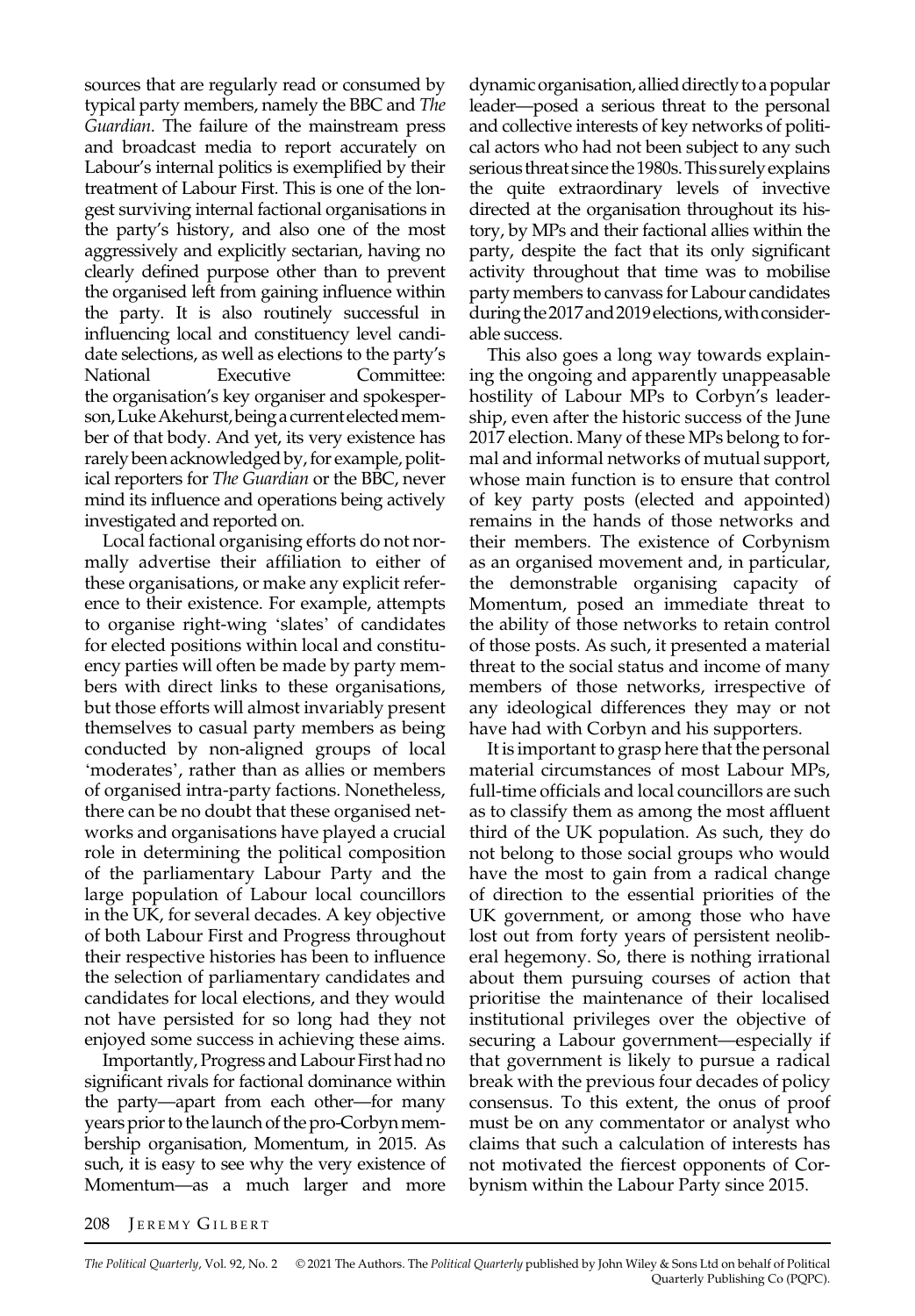Of all theexplanations forMPs'behaviourduring the period 2017–19 that we have considered, this seems to be the simplest, the most robust, and yet the one that has received the least attention from political commentators. The MPs in question belong to social and professional networks made up of individuals who simply have no personal interest in seeing a Labour government elected, under circumstances such as a Corbyn leadership. Labour remaining in opposition indefinitely would pose little direct threat to their livelihoods, lifestyles or social status. By contrast, the final success of the Corbyn project in securing an election win might well have proven extremely damaging to them, especially if it had led to large-scale substitution of local councillors and party officials by pro-Corbyn replacements. Commentators and analysts who insist that the primary motivations of such actors are principled, 'values-based' and ideological will object to this interpretation of events. As I have suggested, however, given all the facts, the onus of proof is on them. It is up to them, I think, to demonstrate that a simple calculation of material interests—conscious or unconscious—did not play the role that I am positing, in driving the behaviour of Labour's organised right-wing, and the large number of Labour MPs who are formally or informally connected with it, between 2015 and 2020.

# The legacies of New Labour

Lewis Minkin, in his classic study of Blairism, demonstrates clearly how the New Labour project was dependent upon a ruthless and quite unprecedented project on the part of a small political faction to take control of the partymachinery, its networks of officials, its decision making and executive bodies, and its processes of candidate selection.<sup>19</sup> In effect, Minkin shows that the New Labour project effectively did away with any notion of 'The Labour Party' as an institution to which all internal actors should demonstrate a loyalty higher than that which they might owe to any particular political tendency or sectarian grouping. In 2015, the majority of Labour MPs, councillors and full-time officials were individuals who had come into office under the aegis of that agenda:between 2010 and 2015,EdMiliband had made little attempt, and had even less success, at replacing the New Labour network with one more in line with the politics of his own 'soft left' support base. As such, their behaviour was entirely understandable. This was a generation of political professionals who, in most cases since the beginning of their careers, had been socialised into a specific conception of politics, consistent with the key organising ideas of New Labour. According to this conception, the role of the Labour politician is to represent the interests of their constituents by advocating for ameliorative reforms to the way in which neoliberal policy is administered, and to the way in which capitalist interests are furthered. But it is never to advocate for policies or political strategies that would constitute any serious departure from neoliberal norms, or threaten to limit or reduce the power and influence of corporate institutions to any significant extent. This is not, in any meaningful sense, a politics of reform: it is a politics of compliance. From the perspective of such a politics, any attempt to revive a genuinely reforming political programme—however moderate—is by definition illegitimate; such that any organisational tactics and any form of propaganda required to delegitimate or defeat it can be considered justifiable.

Of course, as we have already mentioned, this is not a view shared by most Labour Party members or supporters, and it is not one that is ever publicly advertised or explicitly acknowledged by its adherents (apart from occasional outliers such as Peter Mandelson). The gap between the reforming aspirations of large section of the electorate, and the working assumptions informing the behaviour of many of their supposed political representatives, is surely a phenomenon worthy of note. This may not be surprising to anyone who has studied Labour Party politics thoroughly over the past few decades. But, it is striking to note that this state of affairs simply does constitute an everyday point of reference for mainstream journalistic and political discourse in the UK, which makes any effective remedy, for the foreseeable future, sadly difficult to envisage

# After Corbyn

Can the Labour Party overcome the impasse produced by this fundamental conflict between its base, its members and its key institutions, and the failure of public media institutions even to

 $19$ L. Minkin, The Blair Supremacy: A Study in the Politics of the Labour Party's Management, Manchester, Manchester University Press, 2014.